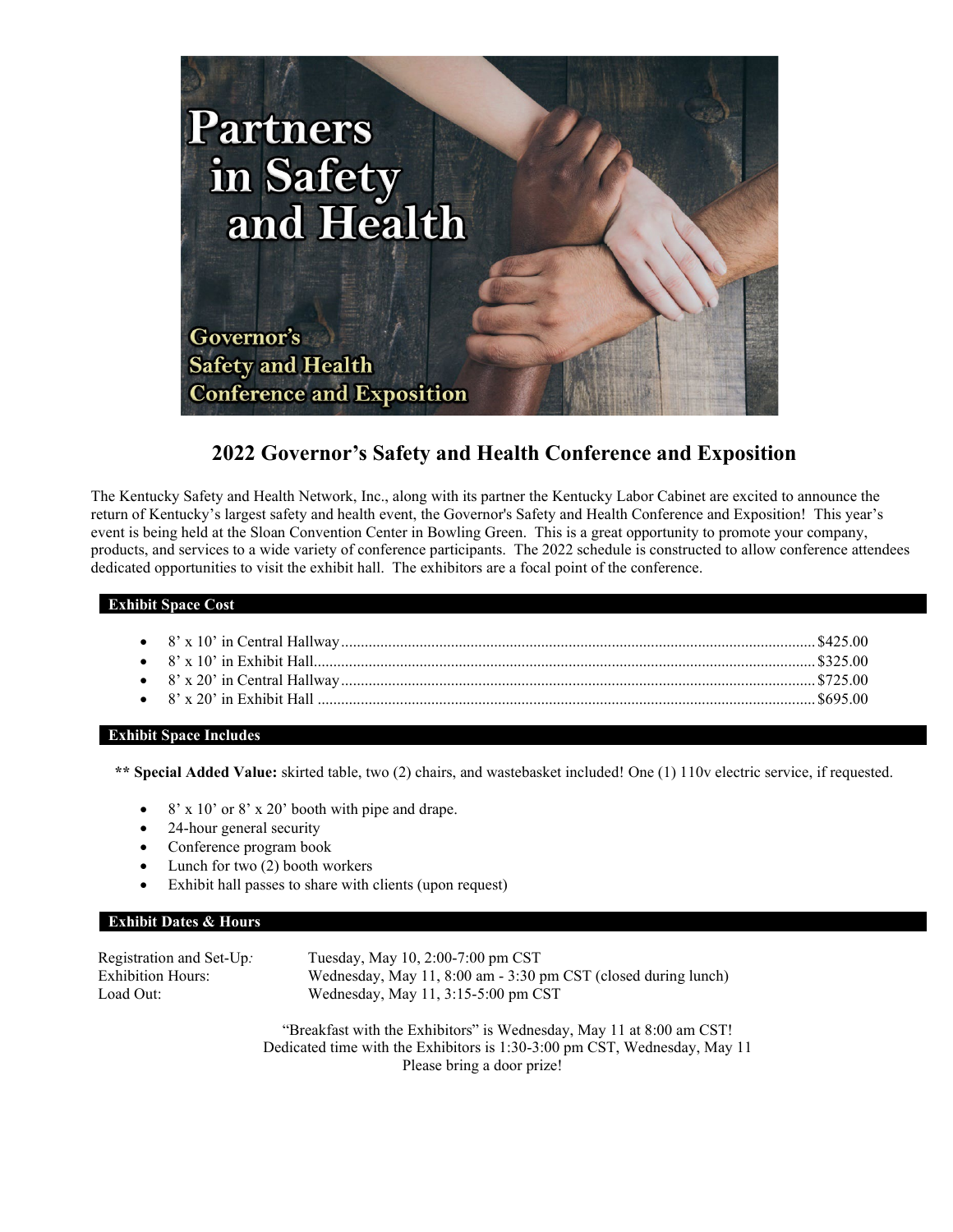| Governor's Safety and Health Conference and Exposition                                                                                                                                                                                                                                                                       |                                                                                                                                                                                                                                      |                      |                    |                                                                                                                                                                                                                               |  |  |  |
|------------------------------------------------------------------------------------------------------------------------------------------------------------------------------------------------------------------------------------------------------------------------------------------------------------------------------|--------------------------------------------------------------------------------------------------------------------------------------------------------------------------------------------------------------------------------------|----------------------|--------------------|-------------------------------------------------------------------------------------------------------------------------------------------------------------------------------------------------------------------------------|--|--|--|
|                                                                                                                                                                                                                                                                                                                              |                                                                                                                                                                                                                                      | For Office Use Only: |                    |                                                                                                                                                                                                                               |  |  |  |
| <b>Exhibitor Contract 2022</b>                                                                                                                                                                                                                                                                                               |                                                                                                                                                                                                                                      |                      | Booth $\#$ : Date: |                                                                                                                                                                                                                               |  |  |  |
| May 10, 2022 - May 11, 2022                                                                                                                                                                                                                                                                                                  |                                                                                                                                                                                                                                      |                      | Initials: Paid:    |                                                                                                                                                                                                                               |  |  |  |
|                                                                                                                                                                                                                                                                                                                              |                                                                                                                                                                                                                                      |                      |                    |                                                                                                                                                                                                                               |  |  |  |
| 1. Exhibit Information                                                                                                                                                                                                                                                                                                       | Important: PRINT your company name exactly as you want it to appear in all promotional material.                                                                                                                                     |                      |                    |                                                                                                                                                                                                                               |  |  |  |
|                                                                                                                                                                                                                                                                                                                              |                                                                                                                                                                                                                                      |                      |                    |                                                                                                                                                                                                                               |  |  |  |
|                                                                                                                                                                                                                                                                                                                              |                                                                                                                                                                                                                                      |                      |                    |                                                                                                                                                                                                                               |  |  |  |
|                                                                                                                                                                                                                                                                                                                              |                                                                                                                                                                                                                                      |                      |                    |                                                                                                                                                                                                                               |  |  |  |
|                                                                                                                                                                                                                                                                                                                              |                                                                                                                                                                                                                                      |                      |                    |                                                                                                                                                                                                                               |  |  |  |
|                                                                                                                                                                                                                                                                                                                              |                                                                                                                                                                                                                                      |                      |                    |                                                                                                                                                                                                                               |  |  |  |
|                                                                                                                                                                                                                                                                                                                              |                                                                                                                                                                                                                                      |                      |                    |                                                                                                                                                                                                                               |  |  |  |
|                                                                                                                                                                                                                                                                                                                              | Web address <b>and the contract of the contract of the contract of the contract of the contract of the contract of the contract of the contract of the contract of the contract of the contract of the contract of the contract </b> |                      |                    |                                                                                                                                                                                                                               |  |  |  |
| 2. Exhibit Space Preference and Accessory Requests<br>Please indicate your preferred booth location using the enclosed floor plan. Select your top two (2) locations in order of preference.<br>All booth assignments are first come, first serve. Each booth is 8' x 10'. Booths may be combined to form an 8' x 20' booth. |                                                                                                                                                                                                                                      |                      |                    |                                                                                                                                                                                                                               |  |  |  |
|                                                                                                                                                                                                                                                                                                                              | 1st choice $\#$ 2nd choice $\#$ 2nd choice $\#$                                                                                                                                                                                      |                      |                    |                                                                                                                                                                                                                               |  |  |  |
|                                                                                                                                                                                                                                                                                                                              | Do you want/need $110v$ electrical service? $\Box$ Yes                                                                                                                                                                               | $\Box$ No            |                    |                                                                                                                                                                                                                               |  |  |  |
| 3. Payment Method<br>1.) If paying by check: Make check payable to "KSHN Exhibit 2022"<br>Submit payment to: KSHN 2022 Exhibition<br>P.O. Box 4087<br>Frankfort, KY 40601-4087                                                                                                                                               |                                                                                                                                                                                                                                      |                      |                    |                                                                                                                                                                                                                               |  |  |  |
| $-OR -$                                                                                                                                                                                                                                                                                                                      |                                                                                                                                                                                                                                      |                      |                    |                                                                                                                                                                                                                               |  |  |  |
|                                                                                                                                                                                                                                                                                                                              | 2.) Request a Square Invoice (Square invoices allow fees to be paid via credit card and provide an immediate payment receipt)                                                                                                        |                      |                    |                                                                                                                                                                                                                               |  |  |  |
|                                                                                                                                                                                                                                                                                                                              |                                                                                                                                                                                                                                      |                      |                    |                                                                                                                                                                                                                               |  |  |  |
| Email Address                                                                                                                                                                                                                                                                                                                |                                                                                                                                                                                                                                      |                      |                    |                                                                                                                                                                                                                               |  |  |  |
| 4. Names of Booth Workers                                                                                                                                                                                                                                                                                                    |                                                                                                                                                                                                                                      |                      |                    |                                                                                                                                                                                                                               |  |  |  |
|                                                                                                                                                                                                                                                                                                                              |                                                                                                                                                                                                                                      |                      |                    | Please list the names of workers in your booth. Two $(2)$ workers per $8' \times 10'$ booth are included; additional workers are \$75 per person. If you                                                                      |  |  |  |
| have more than two (2) workers, please write their names in the additional workers space below and include additional payment.                                                                                                                                                                                               |                                                                                                                                                                                                                                      |                      |                    |                                                                                                                                                                                                                               |  |  |  |
| Included:                                                                                                                                                                                                                                                                                                                    |                                                                                                                                                                                                                                      |                      |                    |                                                                                                                                                                                                                               |  |  |  |
|                                                                                                                                                                                                                                                                                                                              | 2. Name                                                                                                                                                                                                                              |                      |                    | Email and the contract of the contract of the contract of the contract of the contract of the contract of the contract of the contract of the contract of the contract of the contract of the contract of the contract of the |  |  |  |
| Additional Worker(s): Name                                                                                                                                                                                                                                                                                                   |                                                                                                                                                                                                                                      |                      | Email              |                                                                                                                                                                                                                               |  |  |  |

Name \_\_\_\_\_\_\_\_\_\_\_\_\_\_\_\_\_\_\_\_\_\_\_\_\_\_\_\_\_\_\_\_\_\_\_\_\_\_\_\_\_\_\_\_ Email \_\_\_\_\_\_\_\_\_\_\_\_\_\_\_\_\_\_\_\_\_\_\_\_\_\_\_\_\_\_\_\_\_\_\_\_\_\_\_\_\_\_\_\_\_\_\_\_